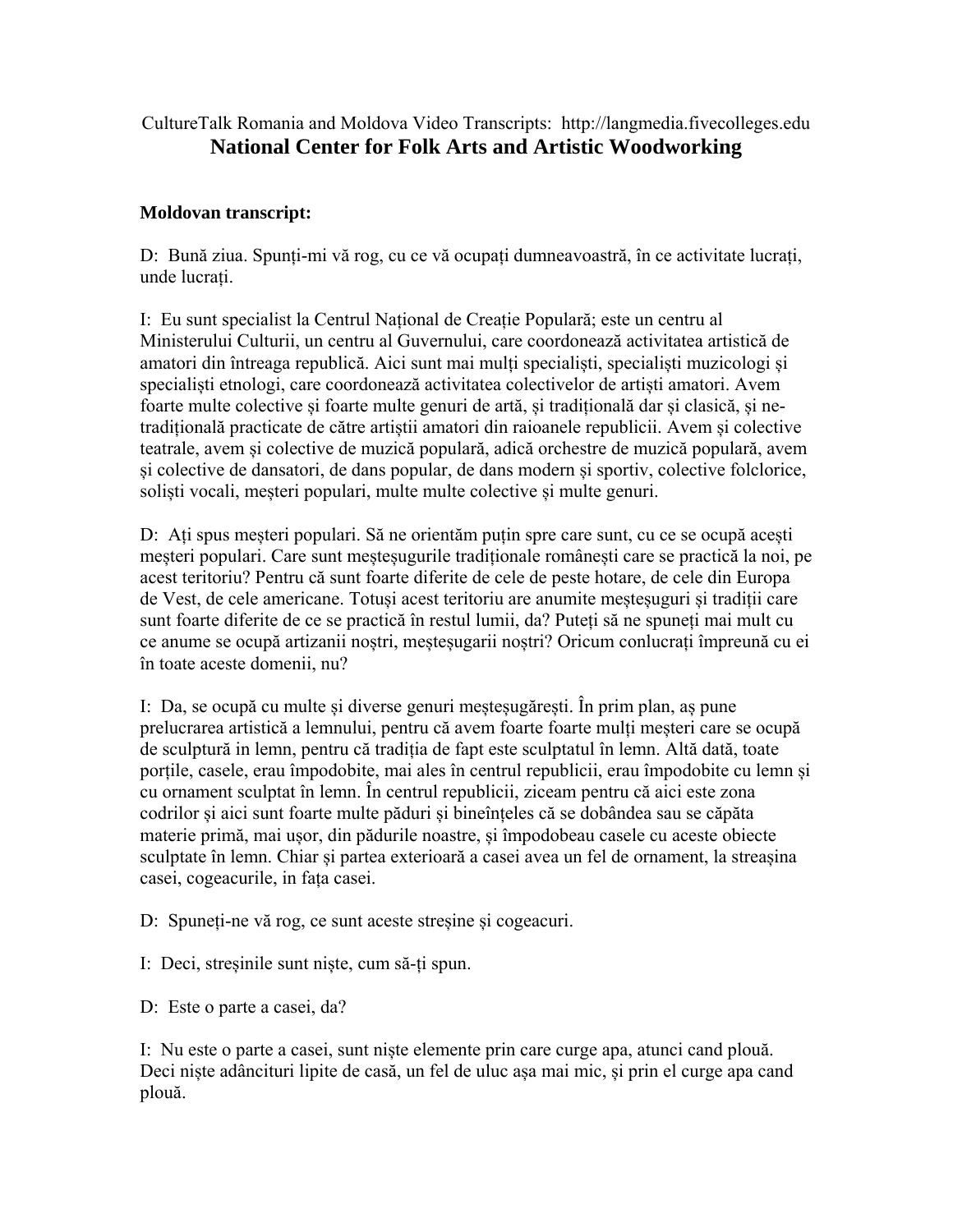## D: Și cogeacul?

I: Cogeacul este o construcție deasupra casei prin care iese fumul din sobă, din cuptorul casei. Și iată acestea erau împodobite, făcute din lemn si ornamentate cu ornament sculptat. Pentru că mai folosesc ornamentare prin pilo-gravură, prin ardere a lemnului, dar aceasta este o metodă mai simplă, simplistă chiar, care acuma o utilizează dar altădată nu era, pentru că nu se considera ceva frumos. Și nici astăzi, specialiștii in domeniu nu consideră această modalitate de ornare, prin ardere una tradițională și una de valoare.

## **English translation:**

D: Good day. Please tell me what you do, what field you work in, and where you work.

I: I am a specialist at the National Center for Folk Arts; it is a center of the Ministry of Culture, a government center, which coordinates amateur artistic activity throughout the Republic [of Moldova]. There are several specialists here, musicologists and ethnologists, who coordinate the activity of the amateur artist groups. We have a lot of groups and a lot of art genres – both traditional, but classical as well, and non-traditional – practiced by amateur artists from the Republic's districts. We also have theater groups; we have folk music groups – folk music orchestras, I mean; we have dance groups – folk dance, modern dance and dancesport; folklore groups; vocal artists; folk craftspeople; many, many groups, and many genres.

D: You said folk craftspeople. Let's focus on who they are, what these folk craftspeople do. What are the traditional, **Romanian** crafts practiced here, in this area? Because they are very different from the ones abroad, from the ones in Western Europe, from the American ones. Still, this area has certain crafts and traditions that are very different from the ones in other parts of the world, right? Could you tell us more about what our artisans do, what our craftspeople do? In any case, you work together with them in all these areas, right?

I: Yes, they deal with many and various craft genres. Firstly, I would mention artistic woodworking, because we have a lot of craftspeople who deal with wood sculpture, because the custom is in fact wood sculpture. In the past, all the gates, the houses, were adorned, especially in the central part of the Republic; they were adorned with wood and wooden sculpted ornaments. In the central part of the Republic, I'm saying this because this is an area with a lot of forests, and of course you would use it as a raw material; [there is also the] lighter [wood], from our forests, and they would adorn houses with these objects sculpted in wood. Even the exterior of the house had a sort of adornment, the *streașina*<sup>[1](#page-1-0)</sup> of the house, the *cogeac*<sup>[2](#page-1-1)</sup> of the house.

<span id="page-1-0"></span> $\overline{a}$ <sup>1</sup> *Streasina* is an archaic word for "eaves" (although here it seems the speaker may be talking about gutters). This term is still used today.

<span id="page-1-1"></span><sup>2</sup> *Cogeac* is an archaic word for "chimney." The modern equivalent of this term is *coş*.